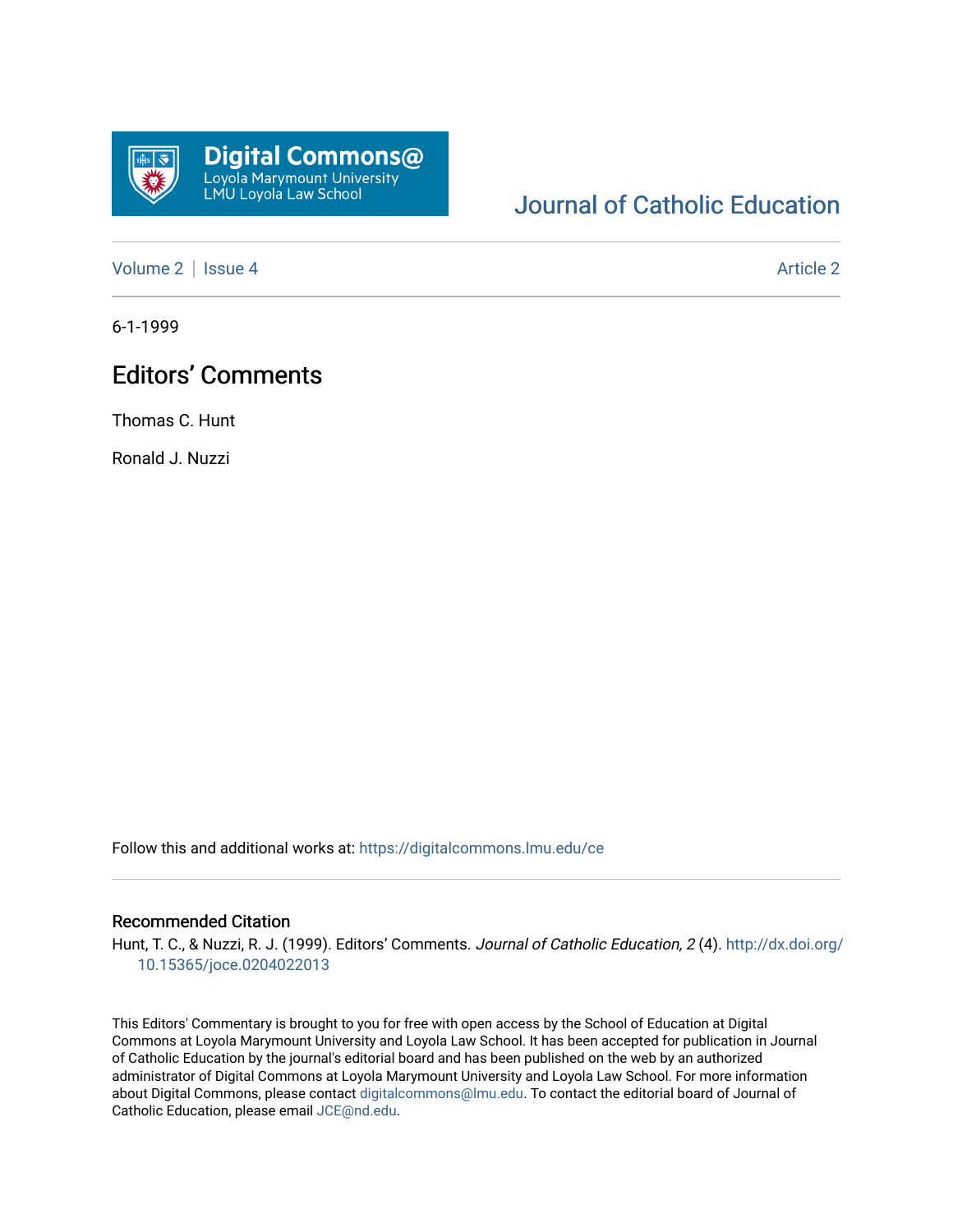This issue of the *Journal* completes the first two years of its publication.<br>It seems fitting, therefore, to recall the words of original co-editors Bill This issue of the *Journal* completes the first two years of its publication. Losito and Joe Rogus. They stated that the primary objective of the journal was "providing intellectual leadership to and an inquiry-based understanding of Catholic schools during a period of critical transformation." They went on to write that by "disseminating scholarly reflection and research on Catholic schools, this publication can help reinforce a much needed collaboration and attitude of partnership" with others conducting inquiry about these schools.

We believe that the *Journal* has striven to meet these goals and that this issue is yet another manifestation of seeking those objectives enunciated by our founding co-editors.

The Focus Section of this issue addresses the financing of Catholic schools with articles by Richard Burke and Theodore J. Wallace.

Also included is "Internal Issues in Private Education," by Lourdes Sheehan, RSM, a paper presented at the private school conference held at the University of Dayton in November 1997. John Holmes and Mary Peter Traviss, OP, contributed responses to this piece.

In addition, Brother Jeffrey Gros writes on "The Catholic School and the Quest for Unity," while Carolyn Ridenour and a team of researchers report their findings of a study directed at how well 13 Marianist Catholic high schools live the mission and model the culture of the Marianist philosophy of education. Leona English discusses mentorship as it applies to Catholic school educators, and Jay Greene leads a threesome describing the results of a study utilizing the Texas poll in comparing levels of tolerance and political participation among individuals who attended public schools exclusively, private schools exclusively, and a combination of public and private schools.

The issue concludes with two regular features, the book review and review of research sections. *Learning from School Choice* by Peterson and Hassel is reviewed by Edwin McDermott, SJ, while a trio of reviewers discuss the controversial book *The Dying of the Light: The Disengagement of Colleges and Universities from Their Christian Churches.* Joseph O'Keefe, SJ, is joined by Regina Haney in reporting on Selected Programs for Improving Education (SPICE), co-sponsored by Boston College and the National Catholic Educational Association. SPICE aims to implement priorities for Catholic schools as outlined by the participants in the Catholic Schools for the 21st Century Congress held in 1991.

Thomas C. Hunt, Ronald J. Nuzzi, *Co-Editors*